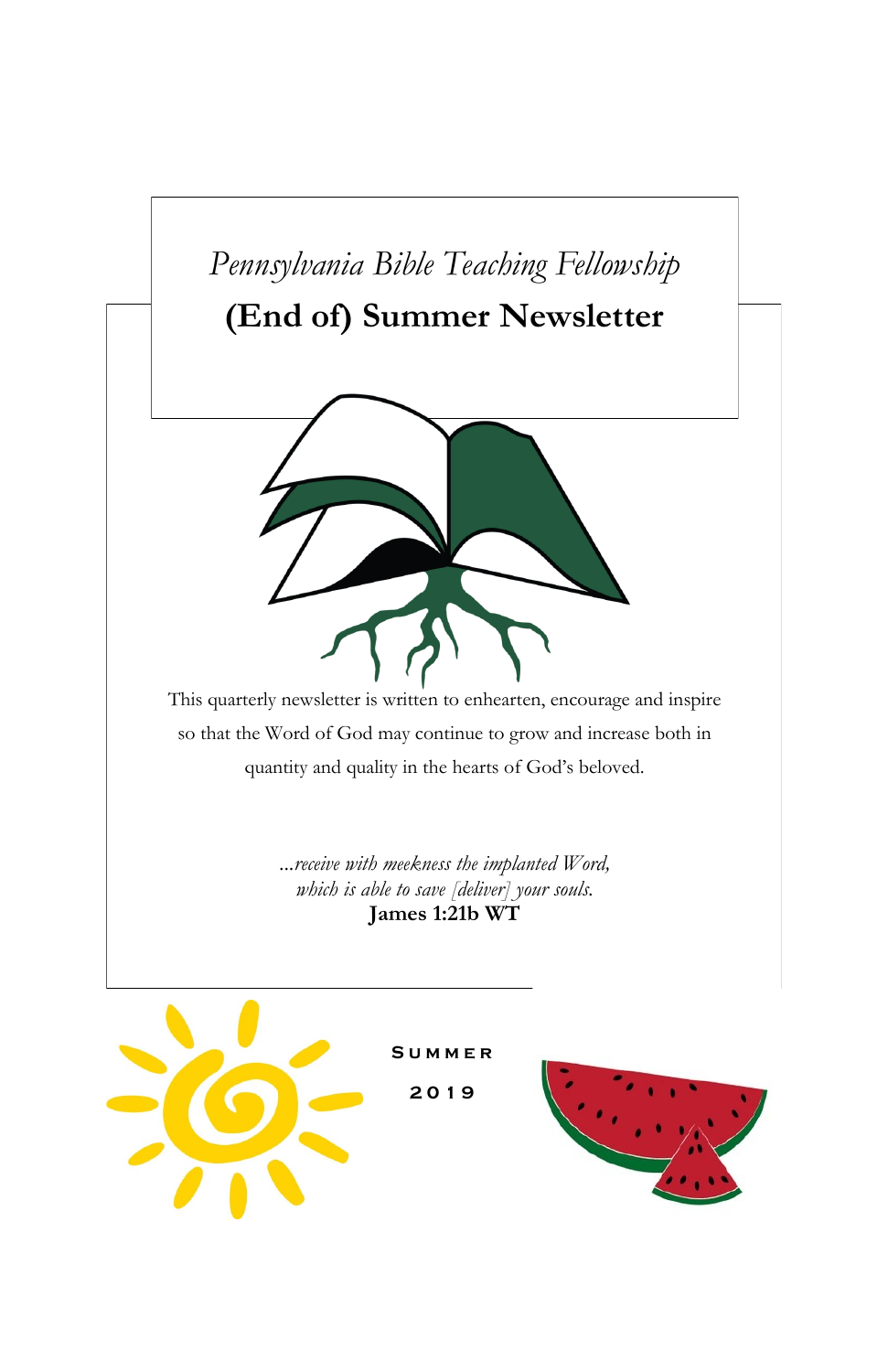By Shawn Weir

The eighth chapter of Romans begins with a triumphant proclamation of Christian deliverance and liberty.

> **Romans 8:1** There is therefore now no condemnation to them which are in Christ Jesus

Glory to God in the highest! As those who are in Christ Jesus, we have been assured: **No Condemnation**

The key to this verdict is being "in Christ Jesus." Since God does not condemn Christ Jesus, neither does He condemn those who are in him. They are not condemned, they will not be condemned, and they cannot be condemned.

We are one with Jesus Christ and he is our head (**Colossians 1:18**), therefore we cannot be condemned. In him, we have been made one new person (**Ephesians 2:15**). In a court of law, you can't acquit a person's head and condemn their hand. So as joined to him, we hear the verdict of the entire church of his body: **No Condemnation**

Please also note, the result is not "less condemnation." Our standing before God hasn't merely *improved* in Jesus Christ., our state has been completely transformed, changed to a permanent status: **No Condemnation**

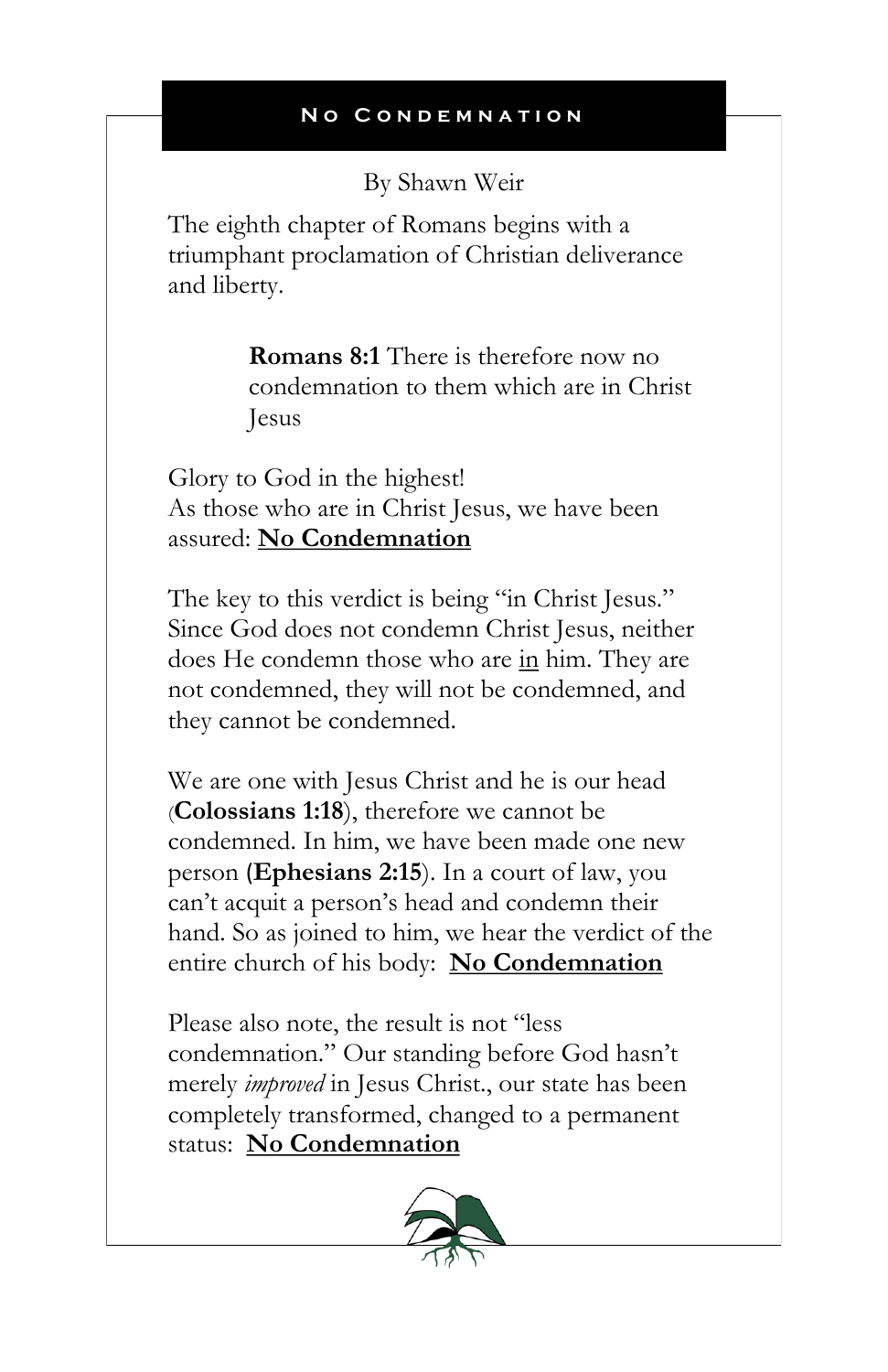In the King James Version, the rest of this verse seems to put a limiting condition upon this truth with, "who walk not after the flesh, but after the Spirit." This is not in the original text. There are no conditions to our sentencing of "no condemnation" other than being in Christ Jesus.

The faultless one took our faults upon himself and paid the penalty of our sins for us. In doing so the greatest value exchange of all time occurred. In an act of perfect justice and amazing grace, we were made the righteousness of God in him (**2nd Corinthians 5:21**). In Christ Jesus and only in him, we've now met the qualifications for God's righteousness.

We certainly don't deserve this verdict of "no condemnation." On our own we absolutely did deserve condemnation. We all have sinned and come short of the glory of God (**Romans 3:23**). Yet, as those who are in Christ Jesus, God does not reward us according to our disobedience. God's grace rewards us according to the obedience of His Son. Jesus bore the condemnation we deserved, and in him, we are found. As sure as he cannot be condemned, neither can we in him.

These righteousness truths are crucial for every son of God to lay hold of. Our opponent is called "the accuser of the brethren" (**Revelation 12:10**) and he is always slandering. Sometimes the lie comes by a public accusation, other times it may come from within our own heart.

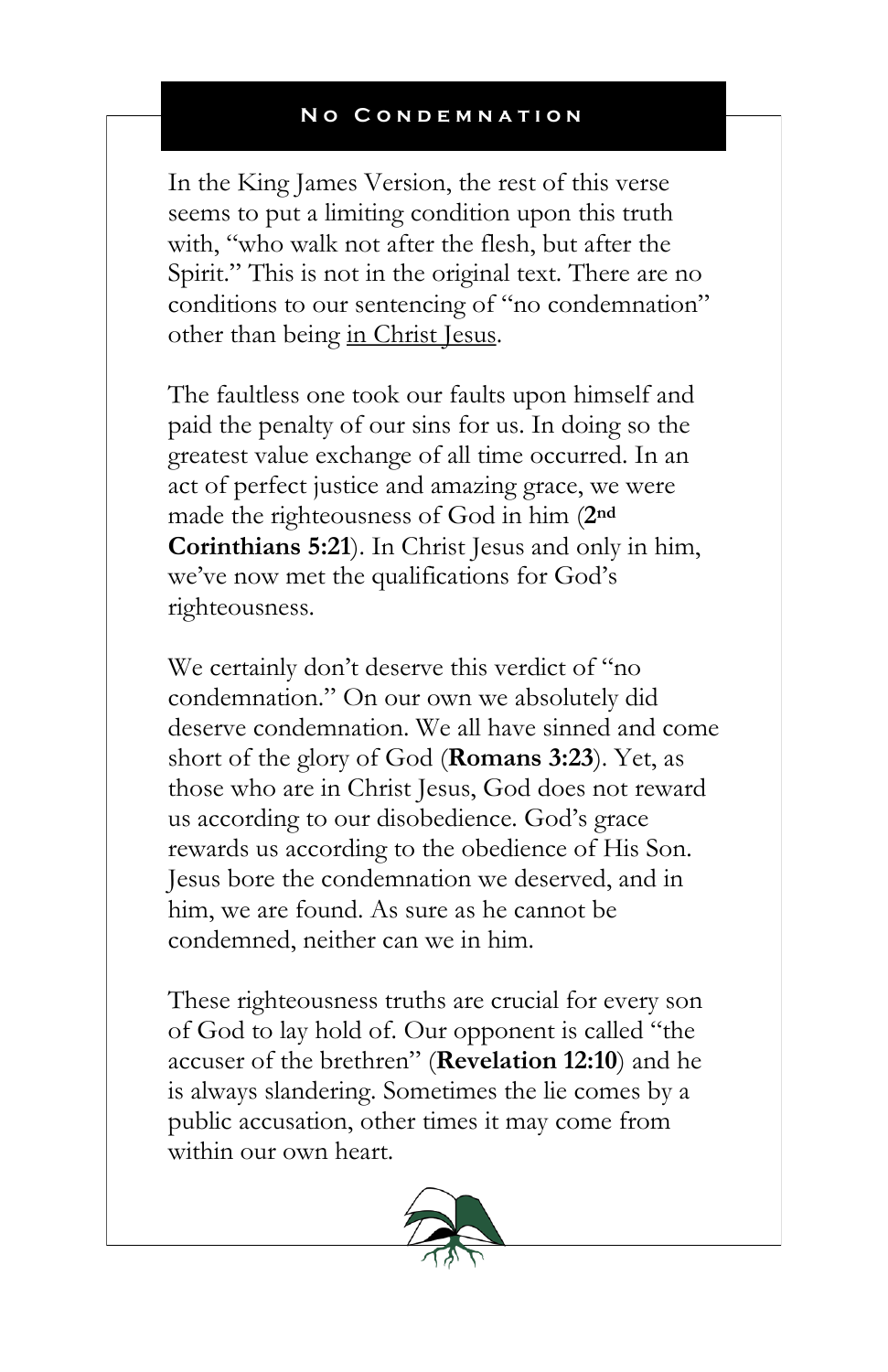## **1 st John 3:20 - 21**

**20** For if our heart condemn us, God is greater than our heart, and knoweth all things.

**21** Beloved, if our heart condemn us not, then have we confidence toward God.

What assurance and peace this brings, especially at times when we may not *feel* very righteous and perhaps may *feel* very much condemned. In those moments, we can quiet our troubled hearts with the kindness of God's grace. Regardless of the ruling of my emotions, God's Word stands:

# **No condemnation to them which are in Christ Jesus**

Here in **verse 20**, the Greek words for "condemn" and "knoweth" are very noteworthy. The word for "knoweth" is *ginosko*<sup>*a*</sup> and it means to understand, to perceive, or to have knowledge of. The word for "condemn" is *kataginōskō*. The prefix *kata* means against, so this word translated literally would be "against-knowledge." It means to find fault with, blame, or condemn because of a knowledge of evidence against the accused.

Consider these definitions in the verse; our own hearts may condemn us because they harbor some knowledge against us, but God has knowledge of all things!

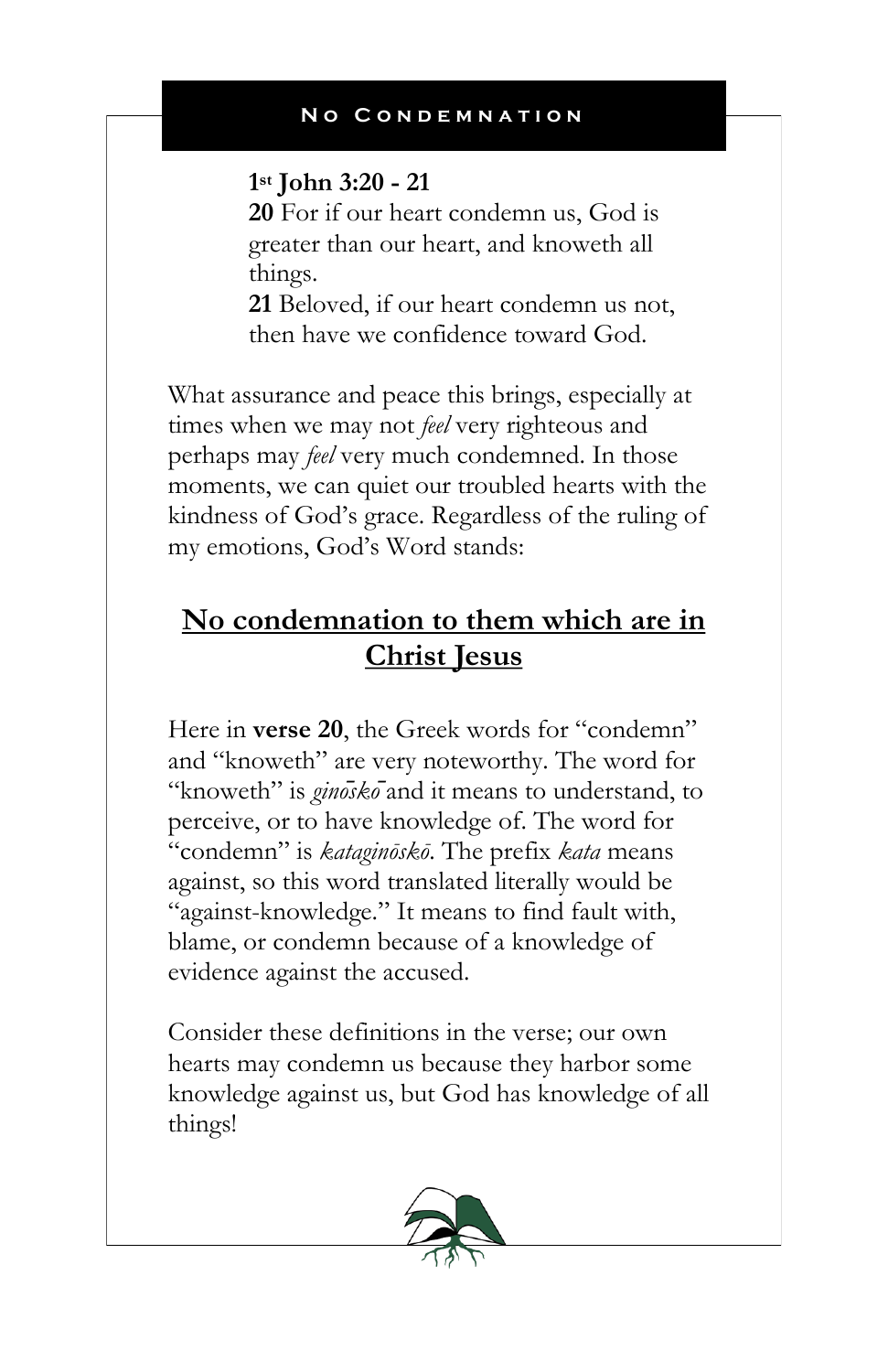At times our hearts may bring up evidence of our sinfulness to try to persuade the court in our mind that we should be condemned, but we at that time can appeal our case to a higher court. God is an infinitely holier and more impartial Judge than the human heart and He never gives a wrong verdict. Your heart may hold some pieces of testimony against you, but God knows all things. There is no hope of hiding anything from Him.

Greater still is His acknowledgment of what his righteous servant did to justify you.

> **Isaiah 53:12** He shall see of the travail of his soul, and shall be satisfied: by his knowledge shall my righteous servant justify many; for he shall bear their iniquities.

Jesus Christ carried our sins on a cross. Whatever evidence there ever was or ever will be against us was nailed to his cross and we bear it no more. It does not hold you, it does not define you, it has no power over you because you are in Christ Jesus. Your heart doesn't have the authority to lay a charge against one that God has justified (**Romans 8:33**). God knows all things and He knows that his Son offered one sacrifice for sins forever (**Hebrews 12:10**). Hold His knowledge for you above any knowledge against you. This is confidence towards God.

**The justice of God has justified you in Christ Jesus.**

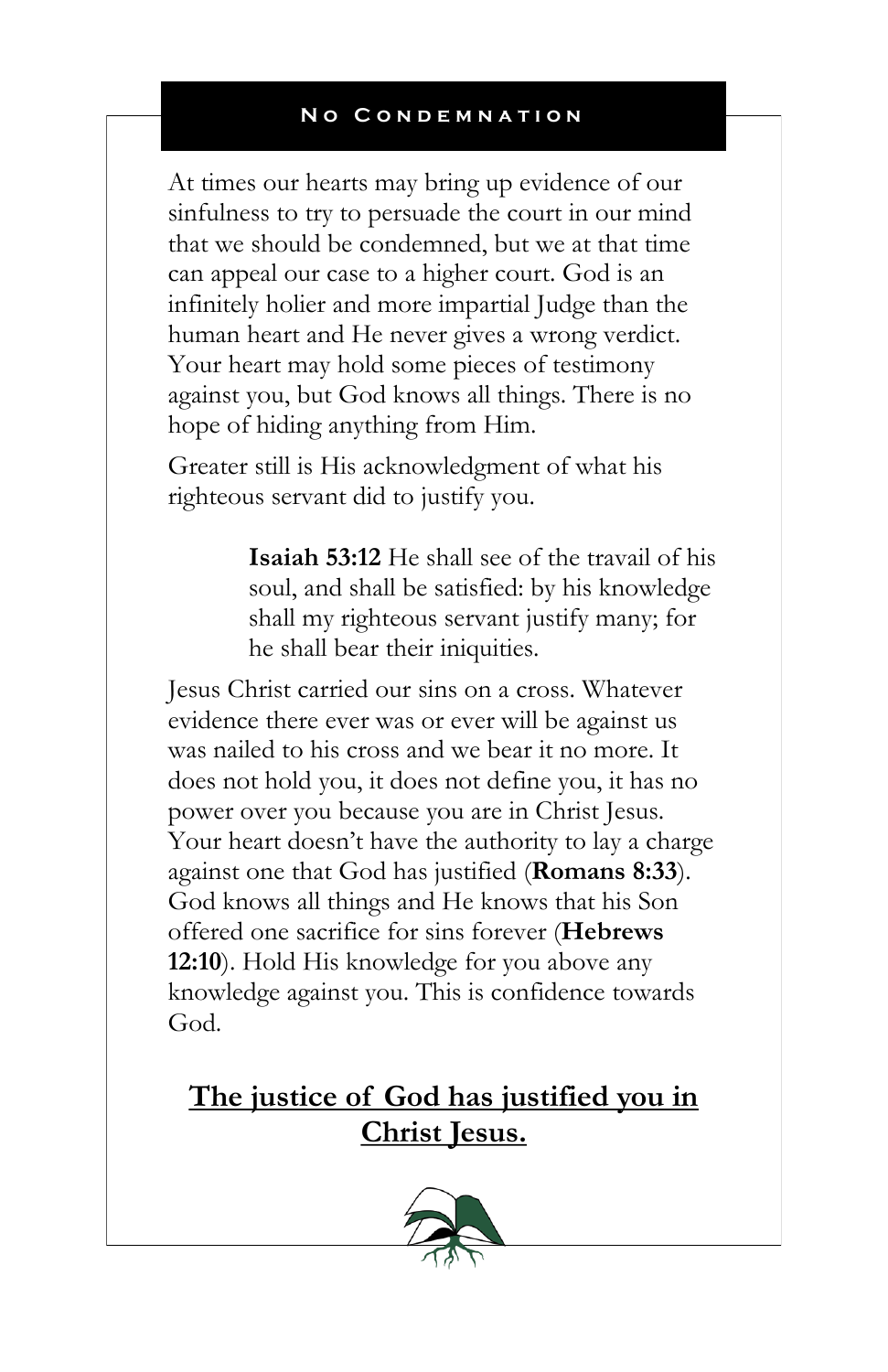There is a great record in the Scriptures of a man who had this kind of confidence towards God in a time that could have been one of his lowest moments of condemnation. That man is Paul and that moment is after a shipwreck onto a foreign island after two weeks of being tossed in the sea in hurricane-like conditions. He has unjustly been a prisoner for some time now and his company has been Roman soldiers, heathen sailors, and other serious criminals. They've just found out that they are about 600 miles off course marooned on an island with no idea how they'll get off. On top of that, it's cold and raining still. It's hard to imagine more physically challenging conditions, but all of this is compounded by what could have been a crushing truth: the only reason Paul is there in the first place is that he disobeyed God.

God had been clear with Paul that he should not have gone to Jerusalem and God revealed what would await him there if he did. Paul went anyway and found himself in chains just as God had said. Now bearing the consequence, Paul finds himself as a prisoner stranded upon a barbarous island carrying a bundle of sticks to a fire for a moment of reprieve to warm and dry himself.

## **Act 28:3 – 5 ESV**

**3** When Paul had gathered a bundle of sticks and put them on the fire, a viper came out because of the heat and fastened on his hand.

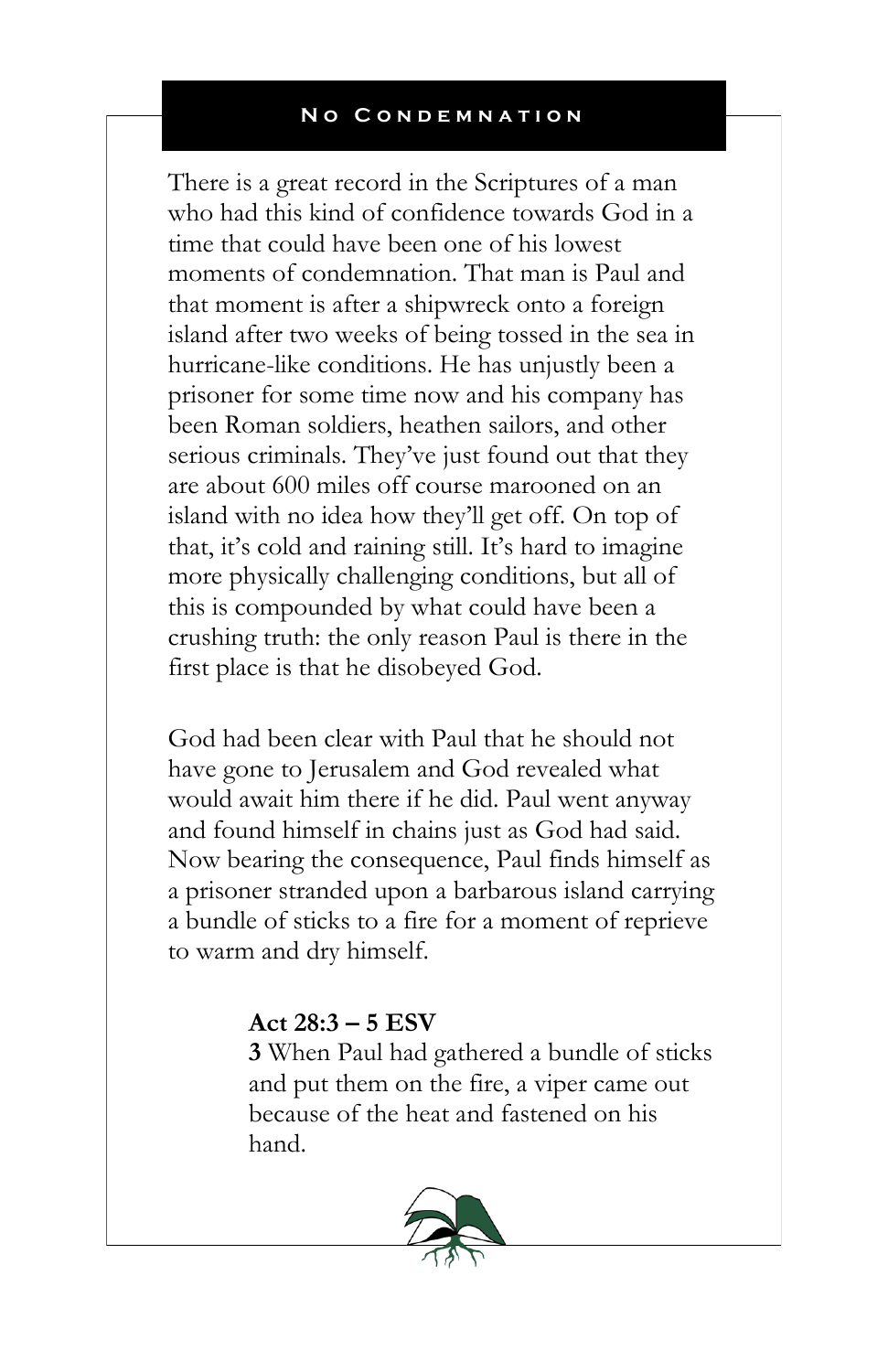**4** When the native people saw the creature hanging from his hand, they said to one another, "No doubt this man is a murderer. Though he has escaped from the sea, Justice has not allowed him to live."

How much more can a man take? All the weight of what we've just considered, and now a deadly snake just bit him. Paul looks down at the viper hanging from his hand and then hears a very timely word of encouragement. "No doubt this man is a murderer. Though he has escaped from the sea, Justice has not allowed him to live."

Consider how Paul's own heart could hold knowledge against him at this moment. They accused him of murder. Had Paul ever caused the death of anyone before? Yes. What kind of people did he put to death? Christians! Why is he on this island to begin with? He disobeyed God. If his own heart wanted to hold court, as this venom is coursing through his veins, it would seem an open and shut case: Guilty as charged! His heart could repeat in harmony with the islanders, "Justice has not allowed him to live."

> **5** He, however, shook off the creature into the fire and suffered no harm.

**God's justice was that Paul would live, that healed him, that made him righteous in Christ Jesus.**

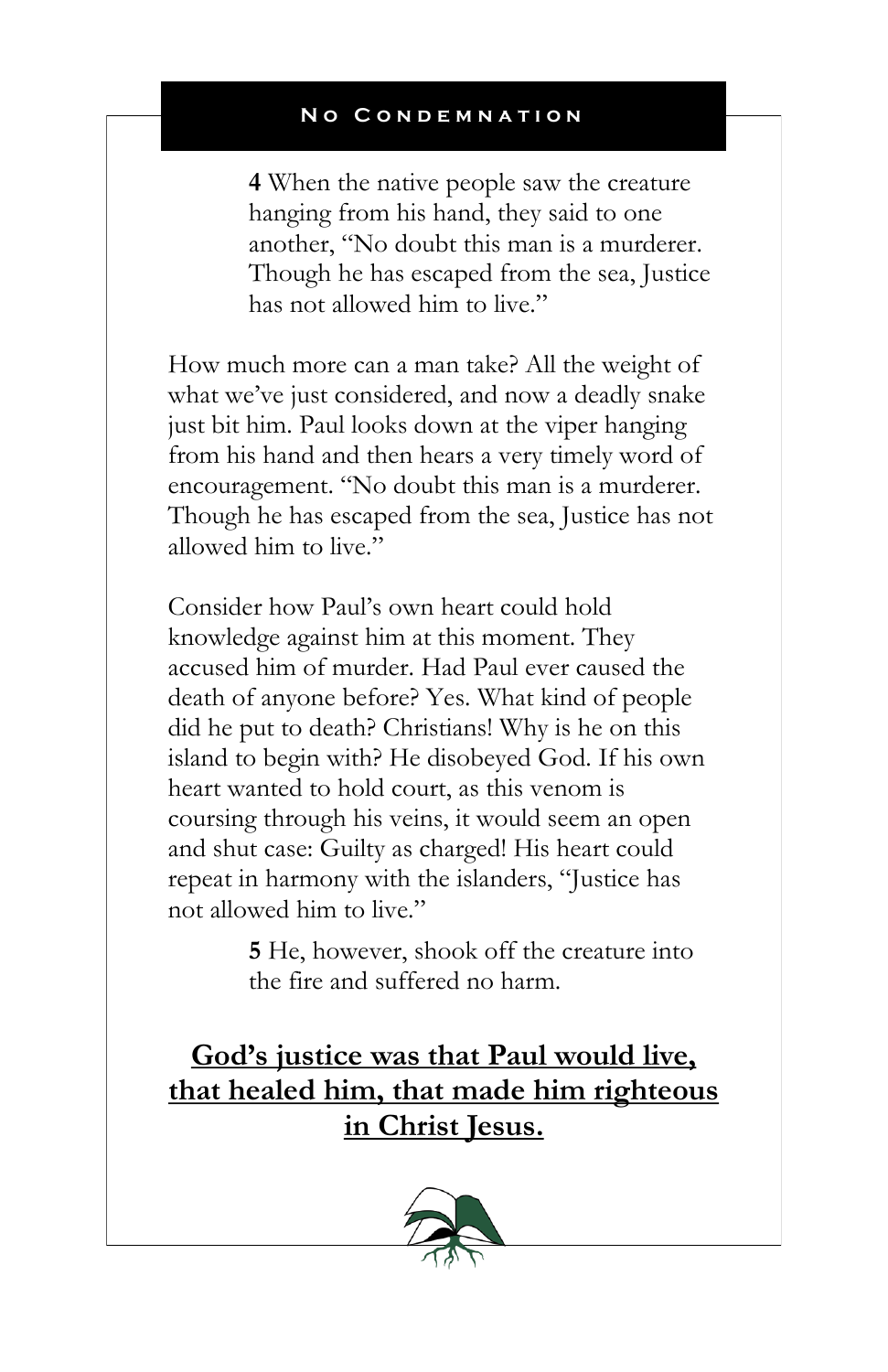God's justice sent a righteous servant to bare all of Paul's iniquities and that act of justice made Paul justified. As Paul himself wrote, no condemnation to them which are in Christ Jesus

Sometimes the Christian can be tempted in low moments of life like this to think that some loathing and self-deprecation will be helpful. Often the thought is that this will help purge a sinful heart from ever sinning again. As our own heart begins to hold up evidence of knowledge against us, we might think that we need to repay for our sin.

We may get tricked to think that perhaps some from of self-prescribed flagellation as punishment and as a means of penance will counter the crushing weight of shame for our disobedience. These old lies can take many forms, but it is one of the least Christian things you can do.

Repentance from sin is a glory to God, but a heart wracked with guilt needs to acknowledge that God is satisfied with His offering for sin in Jesus Christ. Beating yourself up will not present an additional sacrifice for your sins, there is no more need for an offering for sin (**Hebrews 10:18**).

Additionally, those penitent works won't stop you from sinning again. God's justice wasn't for you to lay aside sins and weights by looking within, but by looking up unto Jesus the author and finisher of our faith (**Hebrews 12:1 - 2**).

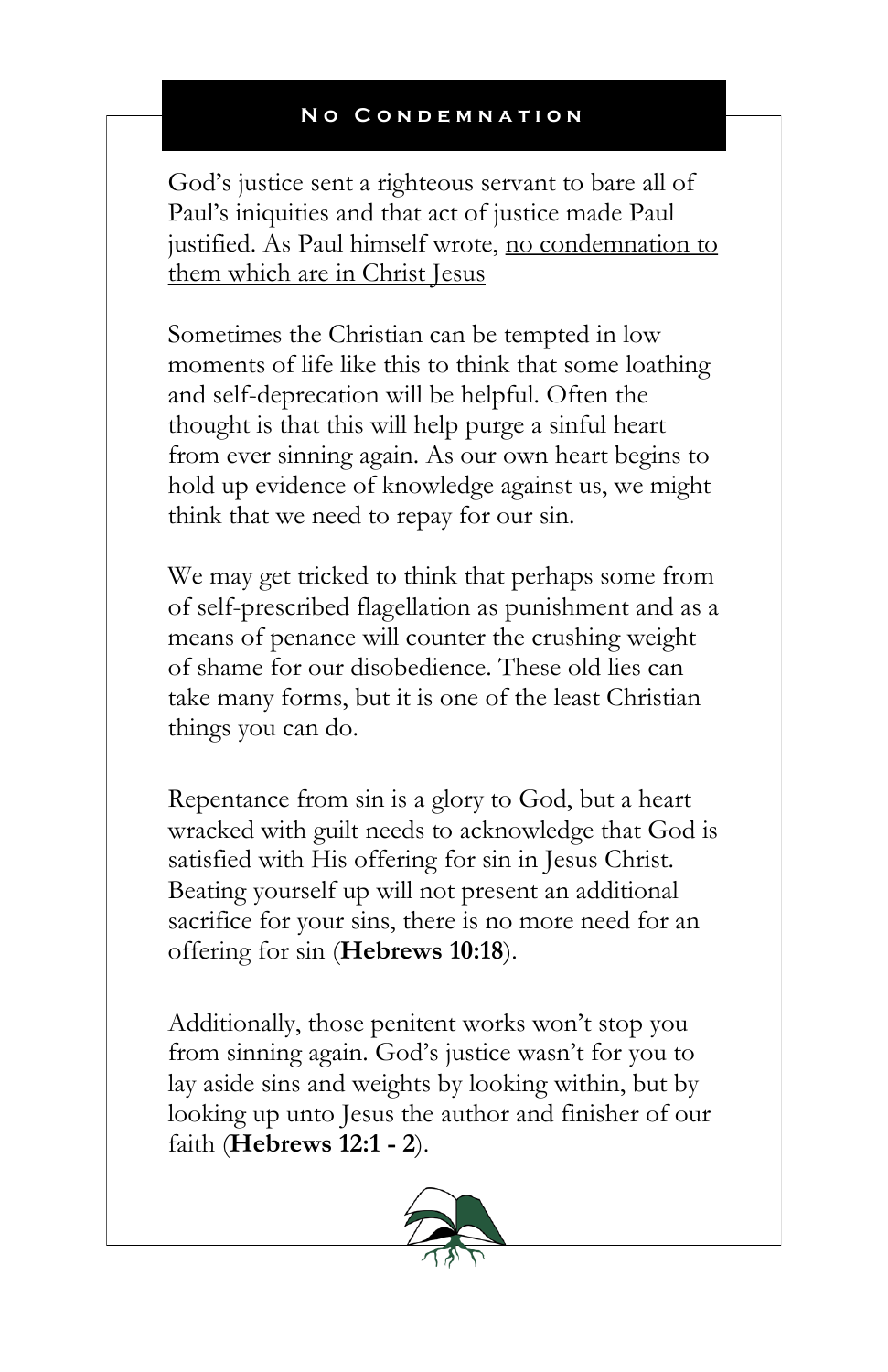In the Scriptures, all that we were formerly when we were without Christ is referred to as "our old man." God's solution was not to beat up our old man but to kill it. The islanders saw the snake on Paul's hand and proclaimed him to be a dead man that day, but in his heart, he could know that there already was a day that he died.

## **Romans 6:6 - 7**

**6** Knowing this, that our old man is crucified with him, that the body of sin might be destroyed, that henceforth we should not serve sin.

**7** For he that is dead is freed [justified from] from sin.

The words "crucified with" are the same Greek word used in **Matthew 27:44** regarding the thieves who were on crosses to the left and right of Jesus. Paul used the same word of himself in **Galatians 2:20** when he proclaimed, "I am crucified with Christ." This is how God wants us to see our old man.

Acknowledging this eternal truth is what gives us the efficacy to no longer serve sin. We are dead to it. There are then only two kinds of people in this world: those who are dead in sin and those who are dead to sin.

**We who have been crucified with Christ are justified from sin.**

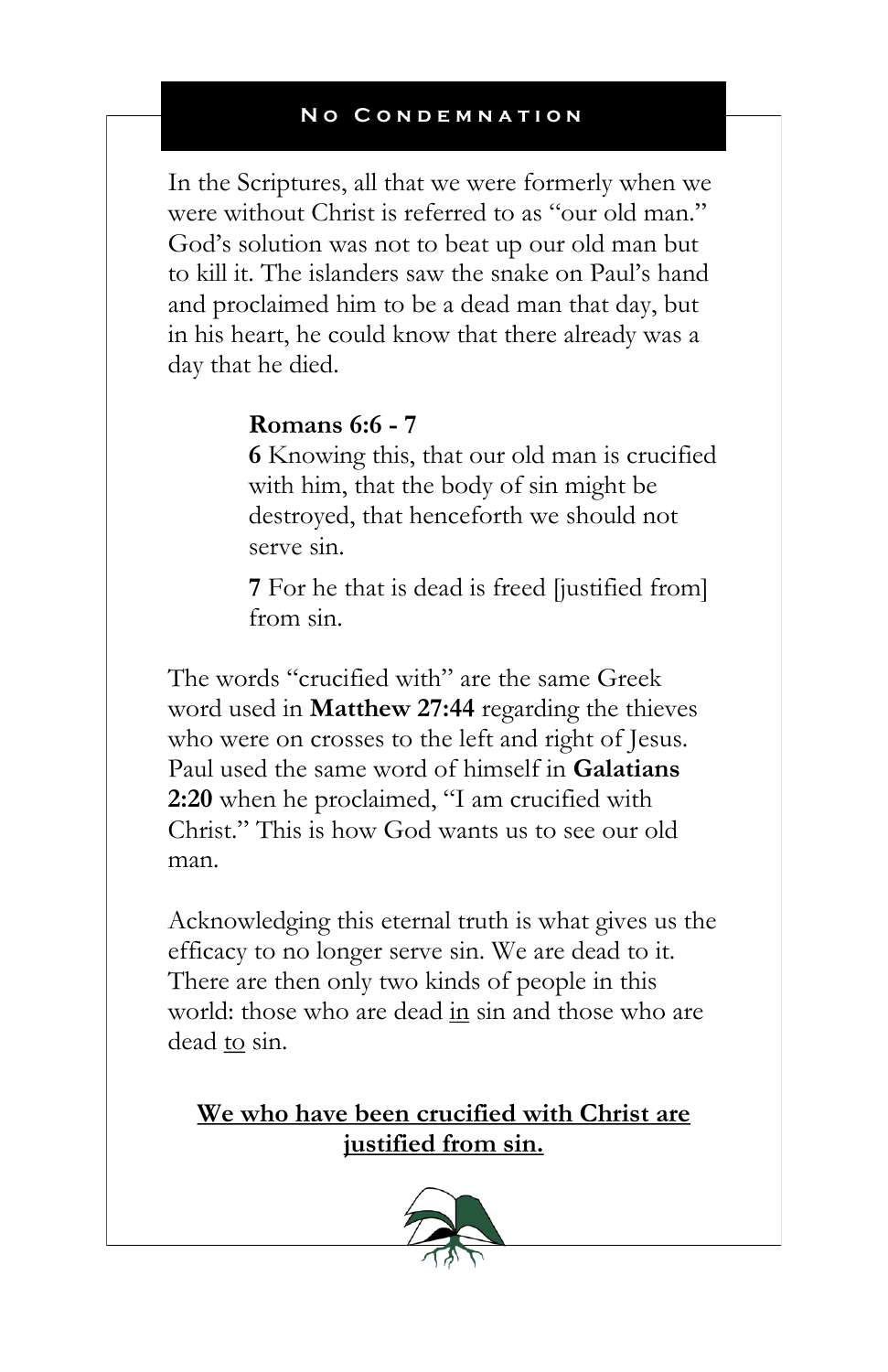Also, Paul's disobedience to go to Jerusalem was after many years of standing faithfully for his Lord. Sometimes individuals will label moments like this as "backsliding" and speak ominously of "losing salvation." A question to be asked, "How many of my sins were in the future when Christ died on the cross?" All of them! We are both now and forever in Christ. We are not condemned, we will not be condemned, and we cannot be condemned. Paul was confident toward God and he held God's knowledge for him above any knowledge against him. He also wrote:

## **1 st Corinthians 4:3 – 5 ESV**

**3** But with me it is a very small thing that I should be judged by you or by any human court. In fact, I do not even judge myself.

When you know how you eternally stand before God, man's judgments (including your own) become very small.

> **4a** For I am not aware of anything against myself…

Can we think of any charges that could be brought up against Paul? This is the same man who wrote that he was the "chief of the sinners", but above that Paul knew:

## **1st Timothy 1:15b**

Christ Jesus came into the world to save sinners

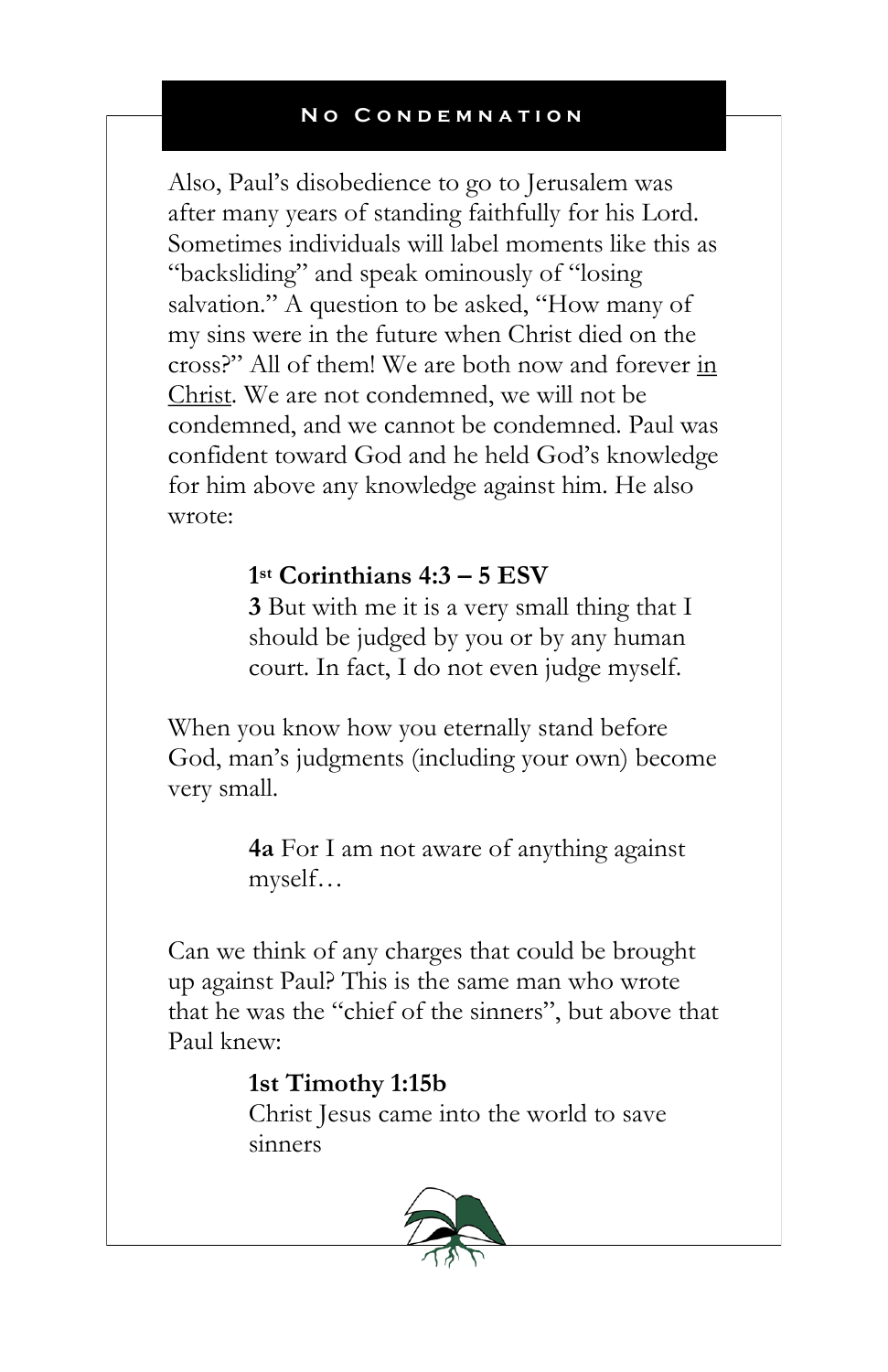Paul was dead to sin, crucified with Christ, and knew that this justified him from all sin. This is how confident the Christian heart can become in the justice of God's grace.

> **4b** but I am not thereby acquitted. It is the Lord who judges me.

**5** Therefore do not pronounce judgment before the time, before the Lord comes, who will bring to light the things now hidden in darkness and will disclose the purposes of the heart. Then each one will receive his commendation from God.

Paul looked forward to the coming judgment of the Lord. God knows all things and one day all of those things will be brought into the light. All of our purposes and thoughts will one day be brought out and examined. For the Christian, that time is an opportunity for praise and commendation, because the sentence for our sin was settled nearly two thousand years ago when our Savior proclaimed, "It is finished." In the day when the Lord judges, our hearts will find assurance in the same truth that we can find great confidence in today.

> **Romans 8:1** There is therefore now no condemnation to them which are in Christ Jesus